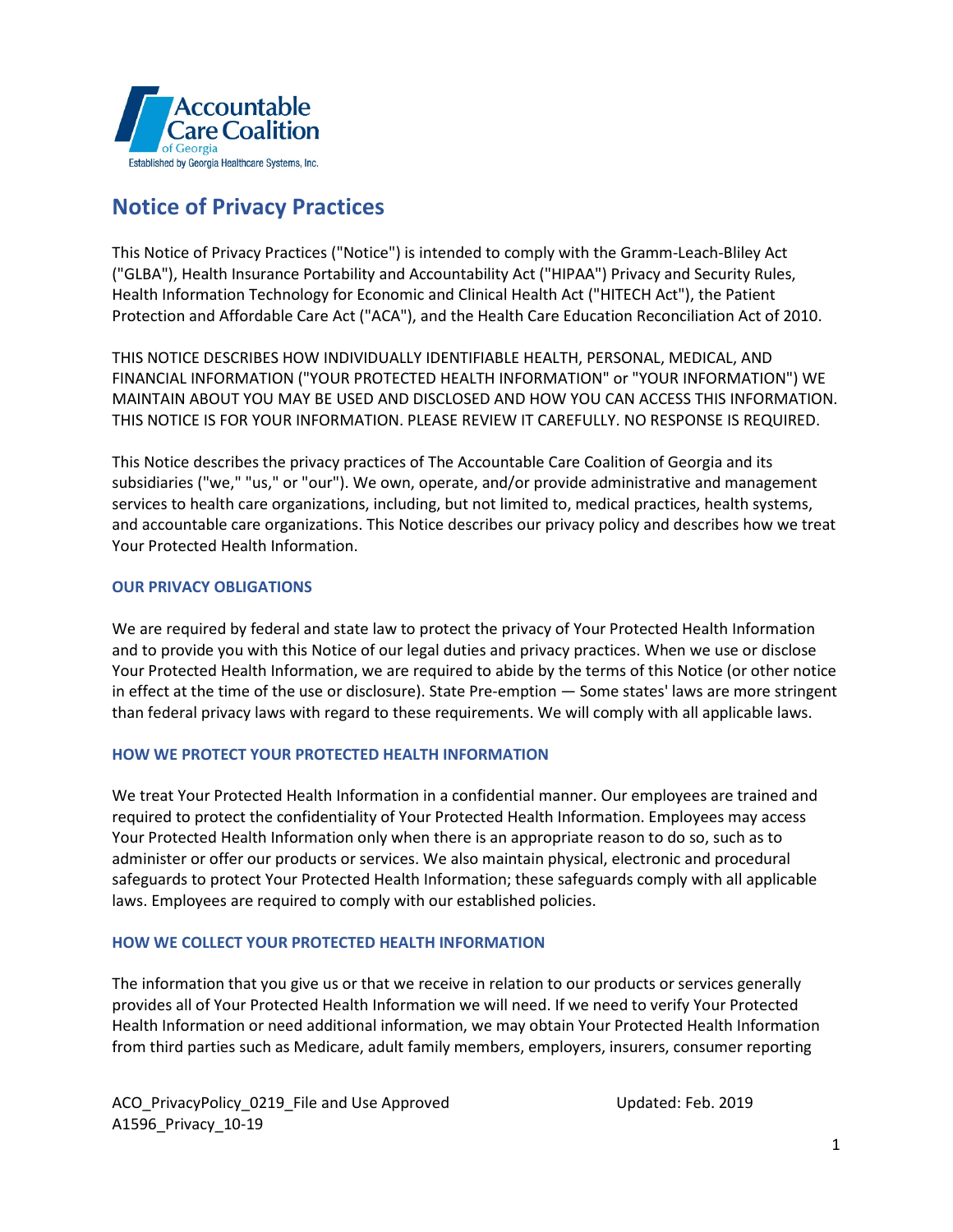agencies, physicians, hospitals and other medical personnel. Your Protected Health Information collected may relate to your finances, employment, health, avocations or other personal characteristics as well as transactions with us or with others.

#### **DISCLOSURE OF YOUR PROTECTED HEALTH INFORMATION**

#### **How We Use Your Protected Health Information**

We collect and use Your Protected Health Information for business purposes with respect to our products, services and other business relationships involving you. We may disclose any of Your Protected Health Information, within acceptable regulatory limitations, when we believe it necessary for the conduct of our business, or where disclosure is required by law. For example, Your Protected Health Information may be disclosed to others, including to enable them to provide business services for us, such as helping us to administer our products or services, perform general administrative activities, or otherwise assist us in servicing or processing a product or service requested or authorized by you. Your Protected Health Information may also be disclosed for audit or research purposes, or to law enforcement and regulatory agencies, for example, to help us prevent fraud. Your Protected Health Information may be disclosed to others that are outside of our family of companies, such as companies that process data for us, companies that provide general administrative services for us, federal or state agencies or regulatory bodies, and consumer reporting agencies. We will make other disclosures of Your Protected Health Information as permitted by law.

#### **I. Uses and Disclosures for Treatment, Payment, and Health Care Operations:**

A. We may use and disclose Your Protected Health Information to others as necessary for health care providers to render medical services, including evaluation, diagnosis, and treatment, for payment related to our products or services, and for health care operations, without your express, implied, or specific consent or authorization. In addition and without limitation, we may use and disclose Your Protected Health Information to others as follows:

*1. Payment.* We may use and disclose Your Protected Health Information to obtain payment relating to our products and services.

*2. Health Care Operations.* We may use and disclose Your Protected Health Information for our health care operations - for example, to do business planning, provide care coordination services, and conduct quality assessment and improvement activities.

*3. Treatment.* We may disclose Your Protected Health Information, such as your medical information, to a health care provider for your medical treatment.

## **II. Use or Disclosure with Your Authorization:**

We may use or disclose Your Protected Health Information for any reason other than payment, health care operations and treatment only when (1) you give us your written authorization ("Your Authorization") or (2) there exists an exception as described in Section III below. You may revoke Your Authorization, except to the extent we have taken action in reliance upon it, by delivering a written revocation statement to the Privacy Office identified at the end of this document.

ACO\_PrivacyPolicy\_0219\_File and Use Approved Updated: Feb. 2019 A1596\_Privacy\_10-19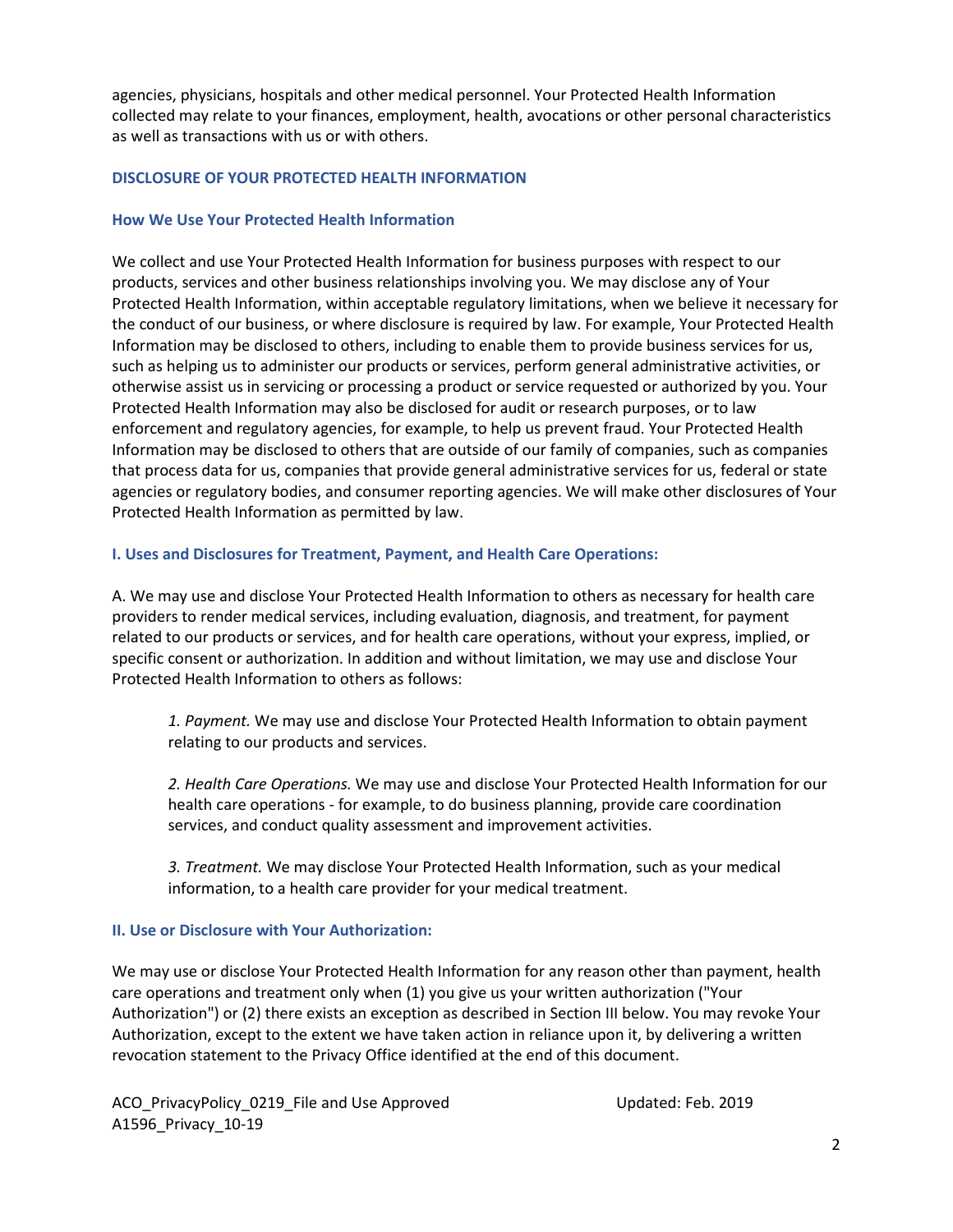#### **III. Uses and Disclosures without Your Consent or Your Authorization:**

*A. As Required by Law.* We will use or disclose Your Protected Health Information when required to do so by applicable international, federal, state or local law.

*B. Business Associates.* We may disclose Your Protected Health Information to our Business Associates that perform functions on our behalf or provide us with services if the disclosure is necessary for such functions or services. For example, we may use another company to perform administrative services on our behalf. All of our Business Associates are obligated, by law and under contracts with us, to protect the privacy of Your Protected Health Information and are not allowed to use or disclose any information other than as specified in our contract.

*C. Marketing Communications.* We may use and disclose Your Information for marketing communications made by us to you as permitted by law.

*D. Public Health Activities.* We may disclose Your Protected Health Information for the following public health activities and purposes: (1) to report health information to public health authorities for the purpose of preventing or controlling disease, injury or disability; (2) to report child abuse or neglect to the government authority authorized by law to receive such reports; and (3) to alert a person who may have been exposed to a communicable disease.

*E. Victims of Abuse, Neglect or Domestic Violence.* We may disclose Your Protected Health Information if we reasonably believe you are a victim of abuse, neglect or domestic violence to the appropriate state agency as required or permitted by applicable state law.

*F. Health Oversight Activities.* We may disclose Your Protected Health Information to a government agency, including the Centers for Medicare and Medicaid Services ("CMS"), that oversees the health care system or ensures compliance with the rules of government health programs such as Medicare or Medicaid.

*G. Judicial and Administrative Proceedings.* We may disclose Your Protected Health Information in the course of a judicial or administrative proceeding in response to a legal order or other lawful process.

*H. Law Enforcement Officials.* We may disclose Your Protected Health Information to the police or other law enforcement officials as required by law or in compliance with a court order or other lawful process.

*I. Health or Safety.* We may disclose Your Protected Health Information to prevent or lessen a serious and imminent threat to a person's or the public's health or safety.

*J. Specialized Government Functions.* We may disclose Your Protected Health Information to units of the government with special functions, such as any branch of the U.S. military or the U.S. Department of State.

*K. Disclosure to You.* We may disclose Your Information to you or your authorized representative.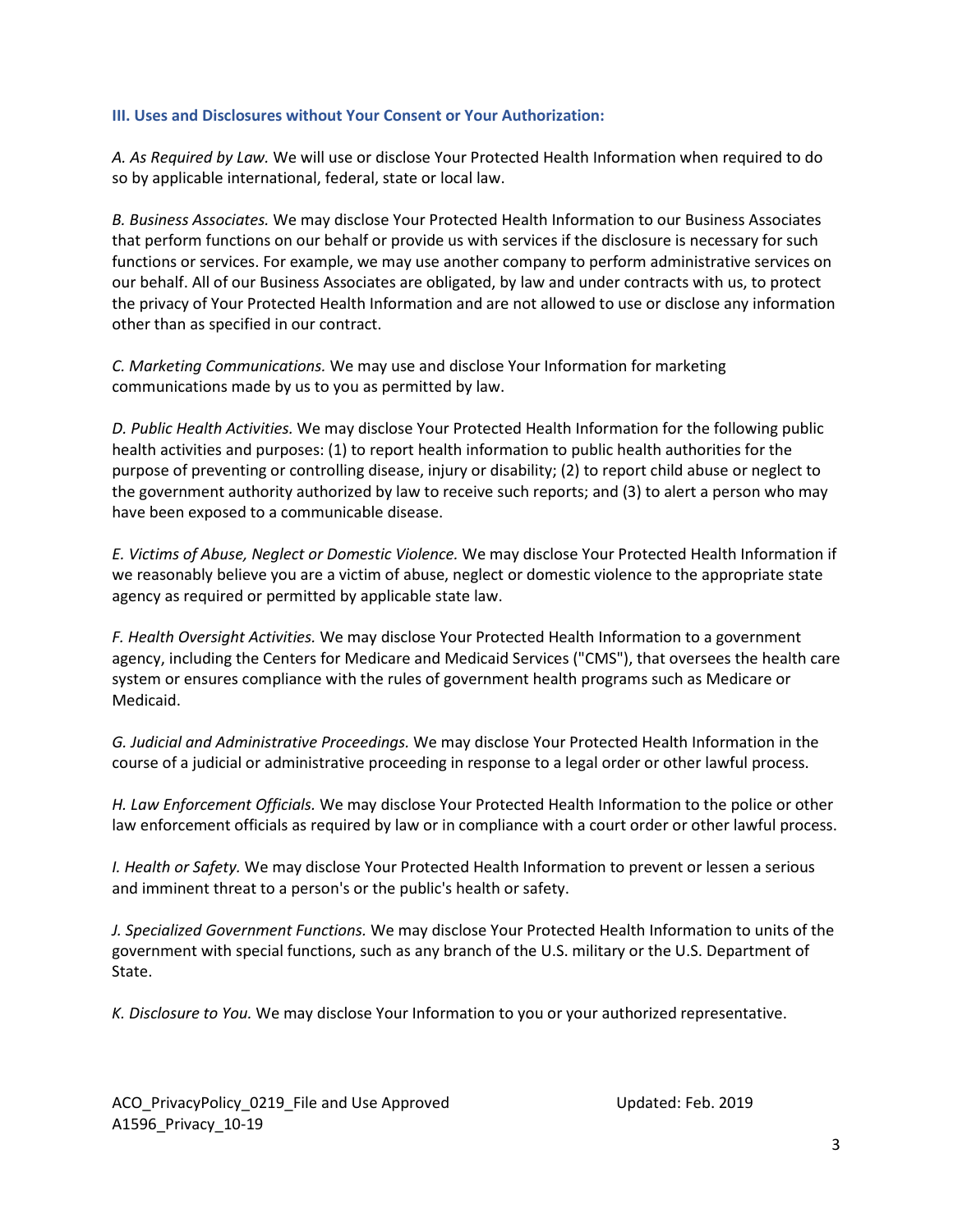*L. Disclosures to Individuals Involved with Your Health Care.* We may use or disclose your medical information in order to tell someone responsible for your care about your location or condition. We may disclose your medical information to your relative, friend, or other person you identify, if the information relates to that person's involvement with your health care.

*M. Research.* We may use or disclose Your Protected Health Information, such as your medical information, for purposes of research if we first confirm that your privacy rights will be protected, for instance if a privacy board or Institutional Review Board determines that your privacy will not be put at risk and informs us of its determination.

# **YOUR INDIVIDUAL RIGHTS**

*A. For Further Information; Complaints.* If you desire further information about your privacy rights, are concerned that we have violated your privacy rights or disagree with a decision that we made about access to Your Protected Health Information, you may contact our Privacy Office. You may also file written complaints with the Secretary of the U.S. Department of Health and Human Services (the "Secretary") Office for Civil Rights. Upon request, the Privacy Office will provide you with the correct address for the Secretary. We will not retaliate against you if you file a complaint with us or the Secretary.

*B. Right to Request Additional Restrictions.* You may request restrictions on our use and disclosure of Your Protected Health Information for treatment, payment, and health care operations in addition to those explained in this Notice. While we will consider all requests for additional restrictions carefully, we are not required to agree to all requested restrictions, but will comply with legally required restrictions. If you wish to request additional restrictions,

*C. Right to Receive Confidential Communications*. We accommodate any reasonable request for you to receive Your Protected Health Information by alternative means of communication or at alternative locations.

*D. Right to Inspect and Copy Your Information.* You may request access to our records that contain Your Information in order to inspect and request copies of your records. Under limited circumstances, we may deny you access to all or a portion of your records. If you desire access to your records, please obtain a record request form from the Privacy Office and submit the completed form to the Privacy Office. If you request copies, we will charge you a reasonable free for copying and mailing costs. You also have a right to receive a copy in electronic format, if so requested.

*E. Right to Amend Your Records.* You have the right to request that we amend Your Information maintained in our records, including case or medical management records, used, in whole or in part, by or for us to make decisions about you or with respect to our products or services. If you desire to amend these records, please obtain an amendment request form from the Privacy Office and submit the completed form to the Privacy Office. We will comply with your request unless special circumstances apply. If your physician or other health care provider created the information that you desire to amend, you should contact the provider to amend the information.

*F. Right to Receive an Accounting of Disclosures.* Upon request, you may obtain an accounting of certain disclosures of Your Information made by us, excluding disclosures made earlier than six (6) years before

ACO\_PrivacyPolicy\_0219\_File and Use Approved The Updated: Feb. 2019 A1596\_Privacy\_10-19